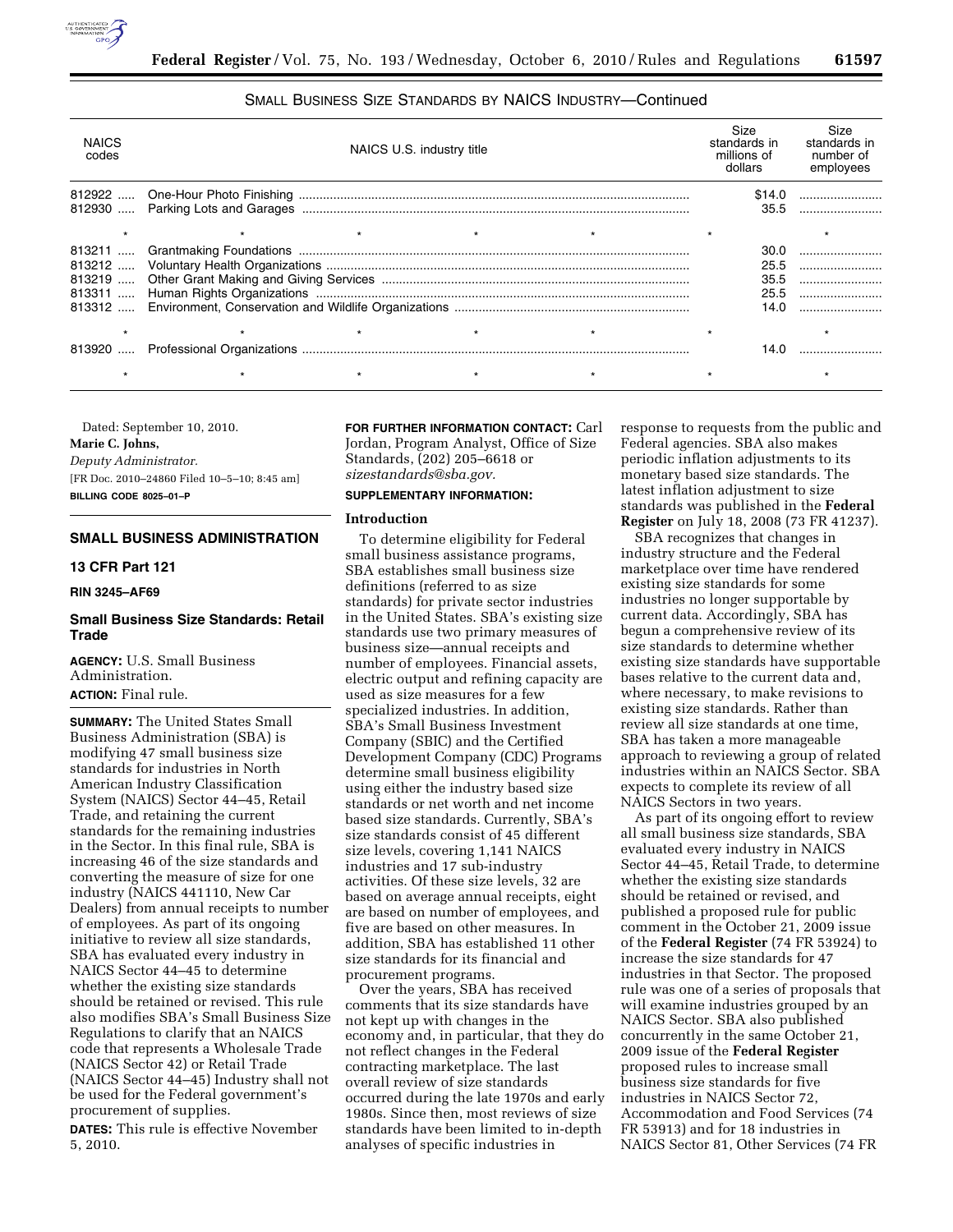53941). Similarly, SBA is publishing final rules on NAICS Sector 72 and NAICS Sector 81 elsewhere in this issue of the **Federal Register**.

In addition, SBA established its ''Size Standards Methodology'' for reviewing small business size standards and modifying them, where necessary. SBA published in the October 21, 2009 issue of the **Federal Register** (74 FR 53940) a notice of its availability, for public comments, on its Web site at *[http://](http://www.sba.gov/contractingopportunities/officials/size/index.html) [www.sba.gov/contractingopportunities/](http://www.sba.gov/contractingopportunities/officials/size/index.html) [officials/size/index.html.](http://www.sba.gov/contractingopportunities/officials/size/index.html)* In addition, SBA has placed a copy of its "Size Standards Methodology'' in the electronic docket of the proposed rule and is available there as well.

In evaluating an industry's size standard, SBA examines the industry's characteristics (such as average firm size, startup costs, industry competition and distribution of firms by size), Federal Government contracting trends, impact on SBA financial assistance programs, and dominance in field of operations. SBA analyzed the characteristics of each industry in NAICS Sector 44–45 mostly using a special tabulation obtained from the U.S. Bureau of the Census from its 2002 Economic Census (the latest available). SBA also evaluated Federal contracting trends using the data from the Federal Procurement Data System—Next Generation (FPDS–NG) for fiscal years 2006–2008. Although FPDS–NG contains data representing Federal procurement activity in Sector 44–45 and SBA reviewed it, the procurement data are not relevant to SBA's action in this final rule because retail trade size standards do not apply to Federal contracting. Rather, the 500 employee nonmanufacturer rule applies to the Federal government's procurement of goods and supplies. (13 CFR 121.406(b)). Therefore, procurement data do not form a basis on which to establish, evaluate or modify small business size standards in this Sector.

To evaluate the impact of changes to size standards on its loan programs, SBA analyzed internal data on its guaranteed loan programs for fiscal years 2006–2008.

SBA's ''Size Standards Methodology'' provides a detailed description of analyses of various industry and program factors and data sources and derivation of size standards using the results. In the proposed rule itself, SBA detailed how it applied ''Size Standards Methodology'' to review, and to modify where necessary, the existing standards for the Sector and Industries under analysis.

SBA sought comments from the public on a number of issues about its

''Size Standards Methodology,'' such as whether there are alternative methodologies that SBA should consider; whether there are alternative or additional factors or data sources that SBA should evaluate; whether SBA's approach to establishing small business size standards makes sense in the current economic environment; whether SBA's definitions of anchor size standards are appropriate in the current economy; whether there are gaps in SBA's methodology because of the lack of comprehensive data; and whether there are other facts or issues that SBA should consider in its methodology.

SBA did not receive any comments on "Size Standards Methodology." SBA continues to welcome comments from interested parties.

In the proposed rule, based on its analyses of current industry and other relevant data, SBA proposed to increase 47 of the 76 size standards in NAICS Sector 44–45. SBA's analyses supported retaining the existing size standards for five industries. As noted in the proposed rule, SBA's analyses would support reducing size standards for the remaining 23 industries in the Sector. However, as the proposed rule pointed out, SBA believes that lowering size standards and thereby reducing the number of firms eligible to participate in Federal small business assistance programs would run counter to what the Agency is doing to help small businesses. Therefore, SBA proposed to retain the existing size standards for those 23 industries.

SBA also proposed to revise the language in 13 CFR 121.402(b) to be consistent with the revised Sector headings in the table of size standards by deleting the last sentence and replacing it with ''Acquisitions for supplies must be classified under the appropriate manufacturing NAICS code, not under a wholesale trade or retail trade NAICS code. A concern that submits an offer or quote for a contract or subcontract where the NAICS code assigned to the contract or subcontract is one for supplies, and furnishes a product it did not itself manufacture or produce, is categorized as a nonmanufacturer and deemed small if it has 500 or fewer employees and meets the requirements of 13 CFR 121.406.''

#### **Summary of Comments**

The proposed rule sought comments from the public on SBA's proposal to increase 47 industry size standards in NAICS Sector 44–45, Retail Trade, and retain the remaining 29. SBA also requested comments on whether it should simplify size standards by reducing them to eight fixed levels. SBA received five comments, each of which is discussed below.

One commenter strongly supported the proposed increases to size standards and requested SBA to expedite its review of another NAICS Sector in which the commenter's company was active. SBA intends to review all size standards in each NAICS Sector in a timely manner.

Another commenter suggested that there should be only one maximum revenue based and one maximum employee based size standard, regardless of NAICS industry. While this would simplify size standards even more than what SBA had proposed, the Small Business Act states that ''the [SBA] Administrator shall ensure that the size standard varies from industry to industry to the extent necessary to reflect the differing characteristics of the various industries and consider other factors deemed to be relevant by the Administrator.'' (15 U.S.C. 632(a)(3)). The relevant data show significant differences among industries within each NAICS Sector, including Sector 44–45, and SBA believes that varying the size standard by industry not only complies with the Act, but it also serves the best interests of small businesses in that Sector. Therefore, SBA does not presently plan to reduce the number of receipts based size standard levels below eight.

A commenter stated that there exist ''major economic disadvantages between a small business designated to have 500 employees and those that have 10 or less.'' Specifically, the commenter was concerned with the effects the various size standards have on competition for contract bidding. However, because small business size standards for industries in NAICS Sector 44–45 do not apply to Federal government contracting SBA's proposed standards would have little competitive implications for government contracting. For the Federal government's procurement of manufactured products the 500 employee nonmanufacturer rule applies in lieu of the individual standards for industries in NAICS Sector 44–45, Retail Trade. (13 CFR 121.406(b)). The commenter also suggested SBA designate a separate sub-group of truly small businesses and give them special preference for competing for smaller government contracts. While this would give truly small businesses an economic advantage over their larger counterparts, the Small Business Act authorizes the SBA Administrator to establish only one definition of small business for an industry.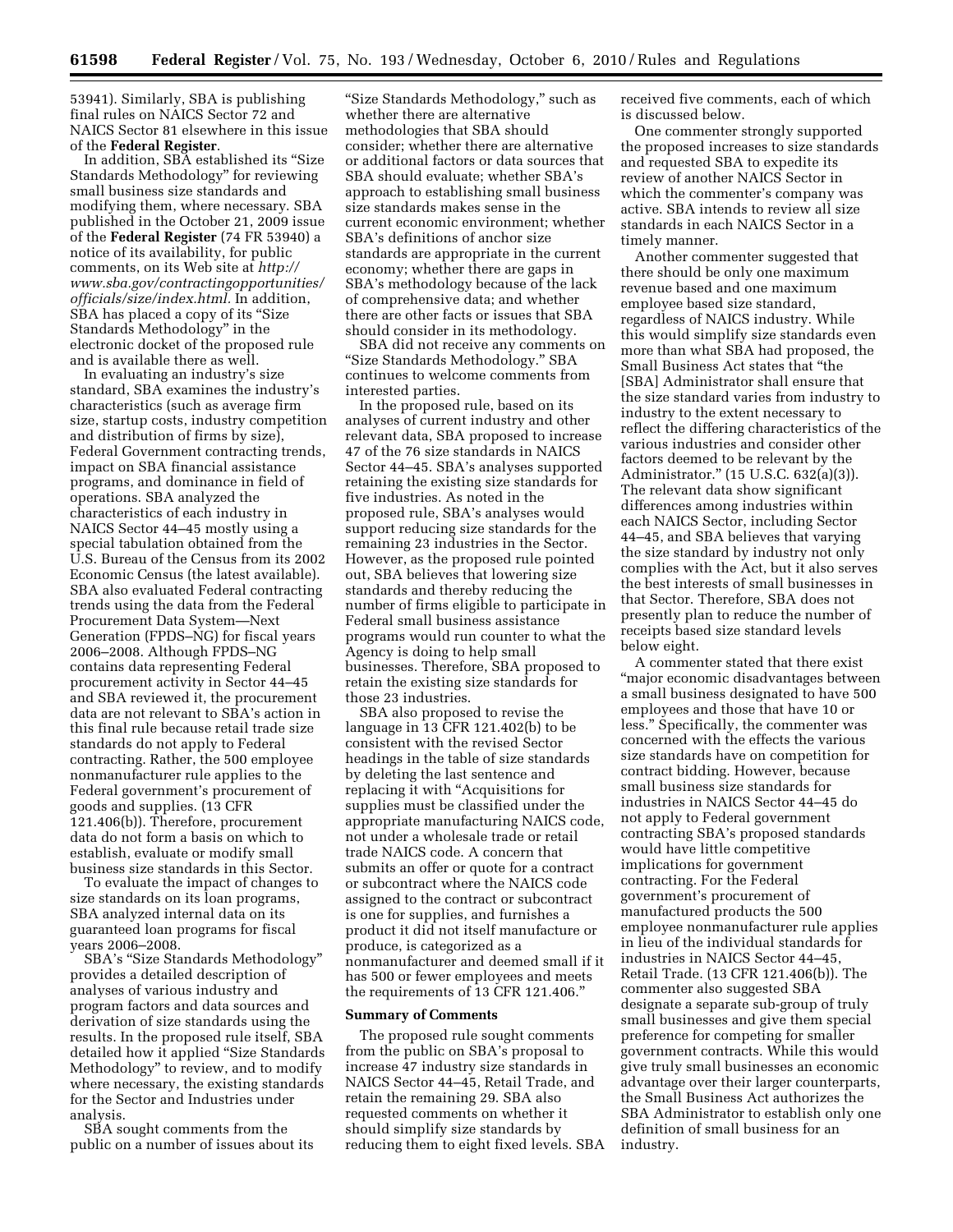An association representing new automobile dealers stated that it could not support SBA's proposed increase in the size standard for NAICS 441110, New Car Dealers, from \$29 million to \$30 million in average annual receipts and that it would be unlikely to support one even at \$35.5 million. The association also indicated that, because of the high values and sale prices of new cars, a receipts based size standard is no longer practical or appropriate for New Car Dealers. In the proposed rule, SBA had considered 100 employees as an alternative to the proposed \$30 million receipts based standard and had sought comments on whether an employee based size standard would be more appropriate for that industry. The association acknowledged that 100 employees would cover about 80 percent of single location dealerships and thus would be consistent with SBA's historical objectives. However, it was concerned that a 100 employee standard would not cover, under SBA's affiliation rule, larger dealers with two or more stores. The association, therefore, recommended 200 employees as the more appropriate size standard for New Car Dealers. The association further noted that the U.S. Department of Transportation (DOT) has adopted 200 employees as a size standard for car rental agencies at the Nation's airports under its concessionaire program. 72 FR 15614 (April 2, 2007).

Size standards for industries in NAICS Sector 44–45 primarily apply to SBA's loan and other financing programs. SBA has recently broadened and enhanced its 7(a) Business Loan Guarantee Program making its financing terms more favorable for small businesses, including New Car Dealers. As part of that effort, SBA extended, as a pilot program, its 7(a) Business Loan

Guarantee Program to Dealer Floor Plan Financing. Therefore, in this final rule, SBA is adopting 200 employees as the size standard for NAICS 441110, New Car Dealers. This will enable more car dealers to participate in SBA's financing programs than under the proposed \$30 million receipts based size standard. This is consistent with the Agency's ongoing efforts to assist more small businesses, including New Car Dealers. SBA's decision to establish a 200 employee standard for NAICS 441110, New Car Dealers, is consistent with DOT's adoption of 200 employees as a standard for its program.

An association representing marine manufacturers commented on SBA's proposed size standards for NAICS 441221, Motorcycle, ATV and Personal Watercraft Dealers (proposed increase from \$7 million to \$14 million), NAICS 441222, Boat Dealers (proposed increase from \$7 million to \$14 million) and NAICS 441210, Recreational Vehicle Dealers (proposed increase from \$7 million to \$30 million). The association expressed concern about the size standard for boat dealers as it affects their access to SBA's business and Dealer Floor Plan loans. When dealers cannot obtain financing it affects manufacturers and their ability to provide them with products. In its comment, the association stated that there are many similarities among the three industries cited above and suggested that SBA establish a common size standard for all three. Many vendors do not limit their sale to only one product. Rather, they carry and sell products that might otherwise be categorized in one of the other two NAICS codes. Adopting a common size standard for these three retail industries could be compared to SBA's having established a common size standard for

four Information Technology industries in NAICS Sector 54, Professional, Scientific and Technical Services, because of the similarities among those industries. It is customary in those industries for businesses to have capabilities to provide multiple services. SBA concurs that these three retail industries are sufficiently alike and would likely be better served with a common size standard. Therefore, in this final rule, SBA is adopting \$30 million as the common size standard for NAICS 441221, Motorcycle, ATV and Personal Watercraft Dealers, NAICS 441222, Boat Dealers, and NAICS 441210, Recreational Vehicle Dealers.

SBA did not receive any comments on whether it should lower the size standards for the 23 industries in NAICS Sector 44–45 for which SBA's analyses supported reducing the existing size standards. SBA also did not receive any comments on five industries for which SBA's analyses supported retaining the existing size standards. Therefore, SBA is retaining the existing size standards for 28 of the 76 Industries in NAICS Sector 44–45. SBA is also adopting the language as proposed to amend 13 CFR 121.402.

All comments to the proposed rule are available for public review at *[http://](http://www.regulations.gov) [www.regulations.gov.](http://www.regulations.gov)* 

### **Conclusion**

Based on its analyses of relevant industry and program data and public comments it received on the proposed rule, SBA has decided to increase 46 small business size standards and to convert the receipt based size standard to the employee based size standard for one industry as shown in the following table.

|  |  | SUMMARY OF PROPOSED AND ADOPTED SIZE STANDARD REVISIONS IN NAICS SECTOR 44-45 |
|--|--|-------------------------------------------------------------------------------|
|--|--|-------------------------------------------------------------------------------|

[All dollar values in the table are in millions]

| <b>NAICS</b> | Current size<br>standard | Proposed size<br>standard | Adopted size<br>standard   |
|--------------|--------------------------|---------------------------|----------------------------|
|              | \$29.0                   |                           | $$30.0 \mid 200$ employees |
|              | 7.0                      | 30.0                      | \$30.0                     |
|              | 7.0                      | 14.0                      | \$30.0                     |
|              | 7.0                      | 14.0                      | \$30.0                     |
|              | 10.0                     | 25.5                      | \$25.5                     |
|              | 7.0                      | 14.0                      | \$14.0                     |
|              | 7.0                      | 14.0                      | \$14.0                     |
|              | 7.0                      | 19.0                      | \$19.0                     |
|              | 7.0                      | 19.0                      | \$19.0                     |
|              | 9.0                      | 10.0                      | \$10.0                     |
|              | 9.0                      | 25.5                      | \$25.5                     |
|              | 9.0                      | 25.5                      | \$25.5                     |
|              | 7.0                      | 19.0                      | \$19.0                     |
|              | 7.0                      | 35.5                      | \$35.5                     |
|              | 7.0                      | 25.5                      | \$25.5                     |
|              | 7.0                      | 19.0                      | \$19.0                     |
|              | 7.0                      |                           | $10.0$   \$10.0            |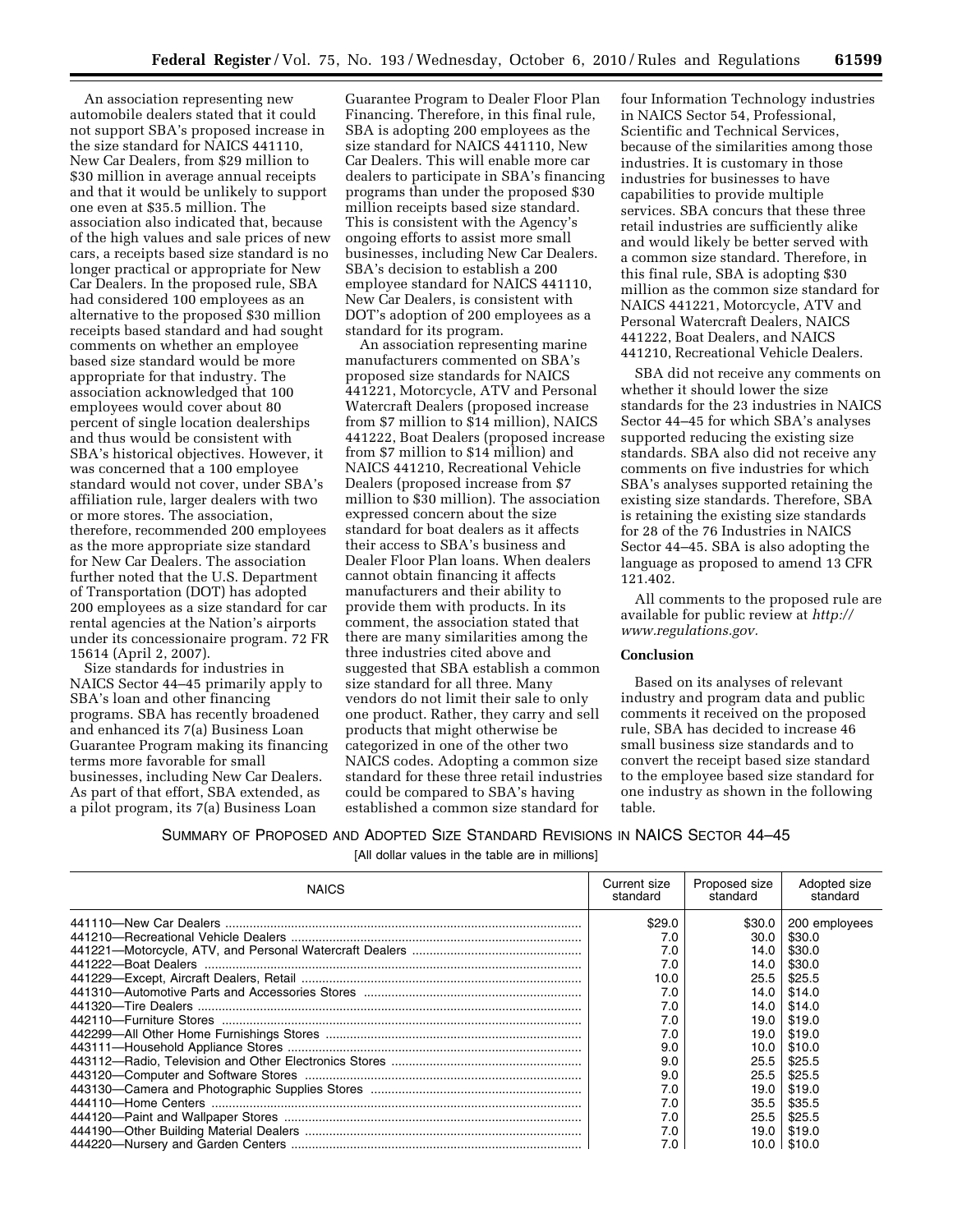# SUMMARY OF PROPOSED AND ADOPTED SIZE STANDARD REVISIONS IN NAICS SECTOR 44–45—Continued [All dollar values in the table are in millions]

| <b>NAICS</b>                                                      | Current size<br>standard | Proposed size<br>standard | Adopted size<br>standard |
|-------------------------------------------------------------------|--------------------------|---------------------------|--------------------------|
| 445110-Supermarkets and Other Grocery (except Convenience) Stores | 27.0                     | 30.0                      | \$30.0                   |
|                                                                   | 7.0                      | 25.5                      | \$25.5                   |
|                                                                   | 7.0                      | 25.5                      | \$25.5                   |
|                                                                   | 7.0                      | 19.0                      | \$19.0                   |
|                                                                   | 7.0                      | 14.0                      | \$14.0                   |
|                                                                   | 9.0                      | 14.0                      | \$14.0                   |
|                                                                   | 9.0                      | 10.0                      | \$10.0                   |
|                                                                   | 9.0                      | 25.5                      | \$25.5                   |
|                                                                   | 7.0                      | 30.0                      | \$30.0                   |
|                                                                   | 9.0                      | 35.5                      | \$35.5                   |
|                                                                   | 7.0                      | 14.0                      | \$14.0                   |
|                                                                   | 7.0                      | 19.0                      | \$19.0                   |
|                                                                   | 9.0                      | 25.5                      | \$25.5                   |
|                                                                   | 7.0                      | 14.0                      | \$14.0                   |
|                                                                   | 7.0                      | 25.5                      | \$25.5                   |
|                                                                   | 7.0                      | 14.0                      | \$14.0                   |
|                                                                   | 7.0                      | 25.5                      | \$25.5                   |
|                                                                   | 7.0                      | 25.5                      | \$25.5                   |
|                                                                   | 7.0                      | 10.0                      | \$10.0                   |
|                                                                   | 7.0                      | 25.5                      | \$25.5                   |
|                                                                   | 7.0                      | 30.0                      | \$30.0                   |
|                                                                   | 27.0                     | 30.0                      | \$30.0                   |
|                                                                   | 11.0                     | 30.0                      | \$30.0                   |
|                                                                   | 7.0                      | 30.0                      | \$30.0                   |
|                                                                   | 7.0                      | 19.0                      | \$19.0                   |
|                                                                   | 13.0                     | 14.0                      | \$14.0                   |
|                                                                   | 25.0                     | 30.0                      | \$30.0                   |
|                                                                   | 25.0                     | 35.5                      | \$35.5                   |
|                                                                   | 25.0                     | 35.5                      | \$35.5                   |
|                                                                   | 7.0                      | 10.0                      | \$10.0                   |

SBA's proposed rule indicated that its analysis might justify proposing reductions to size standards for 23 industries in this Sector. However, SBA has opted not to reduce the size standards for these industries for the reasons given in the proposed rule and above in this rule. Lowering small business size standards would be inconsistent with its ongoing effort to promote small business assistance under the Recovery Act.

### **Compliance With Executive Orders 12866, 12988, and 13132, the Paperwork Reduction Act (44 U.S.C., Ch. 35) and the Regulatory Flexibility Act (5 U.S.C. 601–612)**

### *Executive Order 12866*

The Office of Management and Budget (OMB) has determined that this final rule is a "significant" regulatory action for purposes of Executive Order 12866. Accordingly, the next section contains SBA's Regulatory Impact Analysis. This is not a major rule, however, under the Congressional Review Act, 5 U.S.C. 800.

#### *Regulatory Impact Analysis*

Is there a need for the regulatory action?

SBA believes that adjustments to certain size standards in NAICS Sector 44–45, Retail Trade, are needed to better reflect the changes in economic characteristics of small businesses in those industries. SBA provides aid and assistance to small businesses through a variety of financial, procurement, business development and advocacy programs. To assist the intended beneficiaries of these programs effectively, SBA must establish distinct definitions to determine which businesses are deemed small businesses. The Small Business Act (15 U.S.C. 632(a)) delegates to the SBA's Administrator the responsibility for establishing small business definitions. The Act also requires that small business definitions vary to reflect industry differences. The supplementary information section of the proposed rule explained in detail SBA's methodology for analyzing a size standard for a particular industry.

What are the potential benefits and costs of this regulatory action?

The most significant benefit to businesses obtaining small business status as a result of this rule is eligibility for Federal small business assistance programs, including SBA's financial assistance programs. Since NAICS codes in Sector 44–45, Retail Trade, may not

be used for Federal government procurement programs, the size standard changes adopted in this final rule will not provide benefits to companies when they participate in these programs, and there will not be any additional costs to the Federal government's procurement programs resulting from these changes. Other Federal agencies also may use SBA size standards for a variety of regulatory and program purposes. Through the assistance of these programs, small businesses become more knowledgeable, stable and competitive.

In the 46 industries (including one sub-industry) in NAICS Sector 44–45 for which SBA is increasing size standards, SBA estimates that about 8,700 additional firms will obtain small business status and become eligible for Federal small business assistance programs. Similarly, in one industry, namely New Car Dealers, for which SBA is changing the size standard from \$29 million in average annual receipts to 200 employees, the Agency estimates that about 5,700 additional businesses will gain small business eligibility for these programs. In the 23 industries for which SBA's analyses supported reducing the existing size standards, about 5,900 firms might have lost their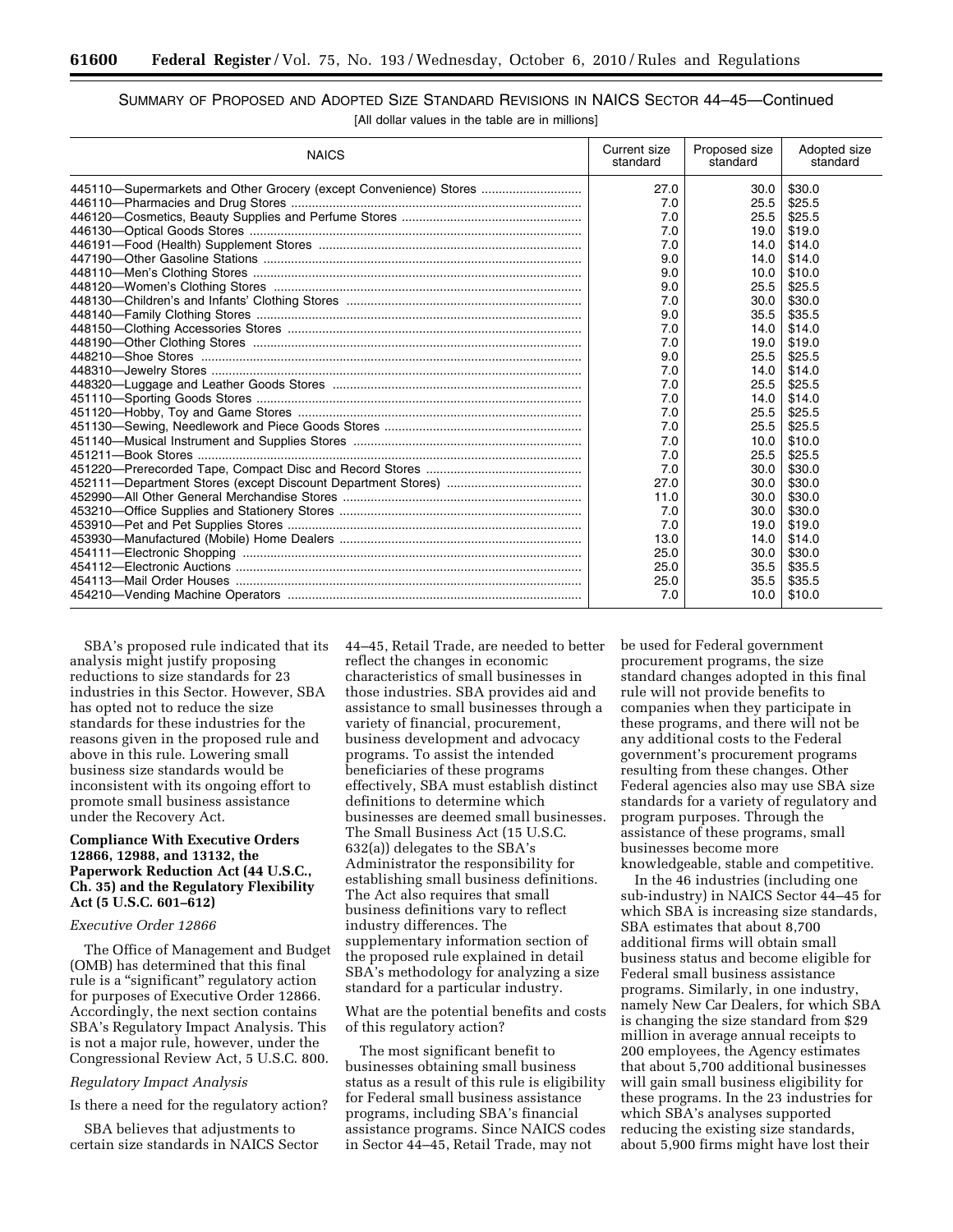small business designation had SBA decided to reduce them. Thus, the net impact for the Sector as a whole is about 14,400 additional firms gaining and none losing small business status under this rule. SBA estimates that this will increase the small business share of total industry receipts for the Sector from 27 percent under the current size standards to 38 percent under the revised standards.

The benefits of increasing size standards to a more appropriate level will accrue to two groups: (1) Businesses that are above the current size standards will benefit by gaining small business status under the higher size standards, thereby being able to participate in Federal small business assistance programs; and (2) growing small businesses that are close to exceeding the current size standards will be able to retain their small business status under the higher size standards, thereby being able to continue their participation in the programs.

Nearly 72 percent of Federal contracting dollars spent in NAICS Sector 44–45 during fiscal years 2006– 2008 was accounted for by six of the 47 industries for which size standards have been modified in this rule. If NAICS codes in Sector 44–45 could be used for Federal contracting, SBA estimates that additional firms gaining small business status in those six industries under the proposed size standards could obtain Federal contracts totaling up to between \$80 million and \$100 million per year. This represents nearly 2.0 percent of the \$4.7 billion in average Federal contracts awarded to the Retail Trade Sector during fiscal years 2006–2008. The added competition for many of these procurements also would likely result in a lower price to the Government for procurements reserved for small businesses, but SBA is not able to quantify this benefit. However, as stated above, NAICS codes in this Sector may not be used for Federal Government procurement. SBA anticipates that the contracting amounts identified in this Sector will be redistributed in the future to contracts identified by their correct NAICS codes in NAICS Sector 31–33, Manufacturing. (13 CFR 121.402(b)).

Under SBA's 7(a) Guaranteed Loan Program and Certified Development Company (CDC) Program, SBA estimates that approximately 75 to 100 additional loans totaling between \$35 million and \$50 million in new Federal loan guarantees could be made to these newly defined small businesses under the revised size standards. Because of the size of the loan guarantees, however, most loans are made to small businesses

well below the size standard. SBA has also applied its CDC alternative size standard to its 7(a) Business Loan Program, and as a result small businesses have greater access to capital. Thus, increasing the size standards will likely result in an increase in small business guaranteed loans to businesses in these industries, but it would be impractical to try to estimate the extent of their number and the total amount of loans.

The newly defined small businesses under the revised standards will also benefit from SBA's Economic Injury Disaster Loan (EIDL) Program. Since this program is contingent on the occurrence and severity of a disaster, no meaningful estimate of benefits can be projected for future disasters.

To the extent these 14,400 additional firms that will become small under the revised size standards would like to apply for SBA loans, there may be some additional administrative costs to the Federal Government associated with SBA's guaranteed lending programs. With an increase in the number of businesses seeking SBA assistance, there could be some additional costs associated with compliance and verification of small business status. These additional costs are likely to be minimal because necessary mechanisms are already in place to handle these additional administrative requirements.

The adopted size standards may have some distributional effects between large and small businesses, but SBA cannot quantify such effects, mainly because data on Federal procurement for NAICS Sector 44–45 are not accurate due to their being misclassified. Procurements for supplies coded in Sector 44–45, Retail Trade, should have been coded in NAICS Sector 31–33, Manufacturing.

The revisions to the existing size standards for Retail Trade industries that SBA is adopting in this rule are consistent with SBA's statutory mandate to assist small business. This regulatory action promotes the Administration's objectives. One of SBA's goals in support of the Administration's objectives is to help individual small businesses succeed through fair and equitable access to capital and credit, Government contracts, and management and technical assistance. Reviewing and modifying size standards, when appropriate, ensures that intended beneficiaries have access to small business programs designed to assist them.

*Executive Order 12988:* For purposes of Executive Order 12988, Civil Justice Reform, SBA has determined that this rule is drafted, to the extent practicable, in accordance with the standards set forth in  $\S$ § 3(a) and 3(b)(2), to minimize litigation, eliminate ambiguity and reduce burden.

*Executive Order 13132:* For purposes of Executive Order 13132, SBA has determined that this rule has no federalism implications warranting preparation of a federalism assessment.

*Paperwork Reduction Act:* For purposes of the Paperwork Reduction Act, 44 USC Chapter 35, SBA has determined that this final rule does not impose any additional reporting or recordkeeping requirements under the Paperwork Reduction Act.

#### **Final Regulatory Flexibility Analysis**

Under the Regulatory Flexibility Act (RFA), this rule may have a significant impact on a substantial number of small entities in Sector 44–45, Retail Trade. As described above, this rule may affect small entities seeking SBA 7(a) and 504 Guaranteed Loan Programs, SBA Economic Injury Disaster Loans, and other Federal small business programs.

Immediately below, SBA sets forth a final regulatory flexibility analysis of this final rule addressing the following questions: (1) What is the need for and objective of the rule? (2) What is SBA's description and estimate of the number of small entities to which the rule will apply? (3) What are the projected reporting, record keeping, and other compliance requirements of the rule? (4) What are the relevant Federal rules which may duplicate, overlap or conflict with the rule? and (5) What alternatives will allow the Agency to accomplish its regulatory objectives while minimizing the impact on small entities?

## *(1) What is the need for and objective of the rule?*

Most of SBA's size standards for the Retail Trade industries have not been reviewed since the early 1980s, and many have not been changed since the 1960s, except for periodic adjustments for inflation. Technology, productivity growth, international competition, mergers and acquisitions, and updated industry definitions may have changed the structure of many industries. Such changes can be sufficient to support a revision to size standards for some industries. Based on its analysis of the latest data available to the Agency, SBA believes that the revised standards in this final rule more appropriately reflect the size of businesses in those industries that need Federal assistance.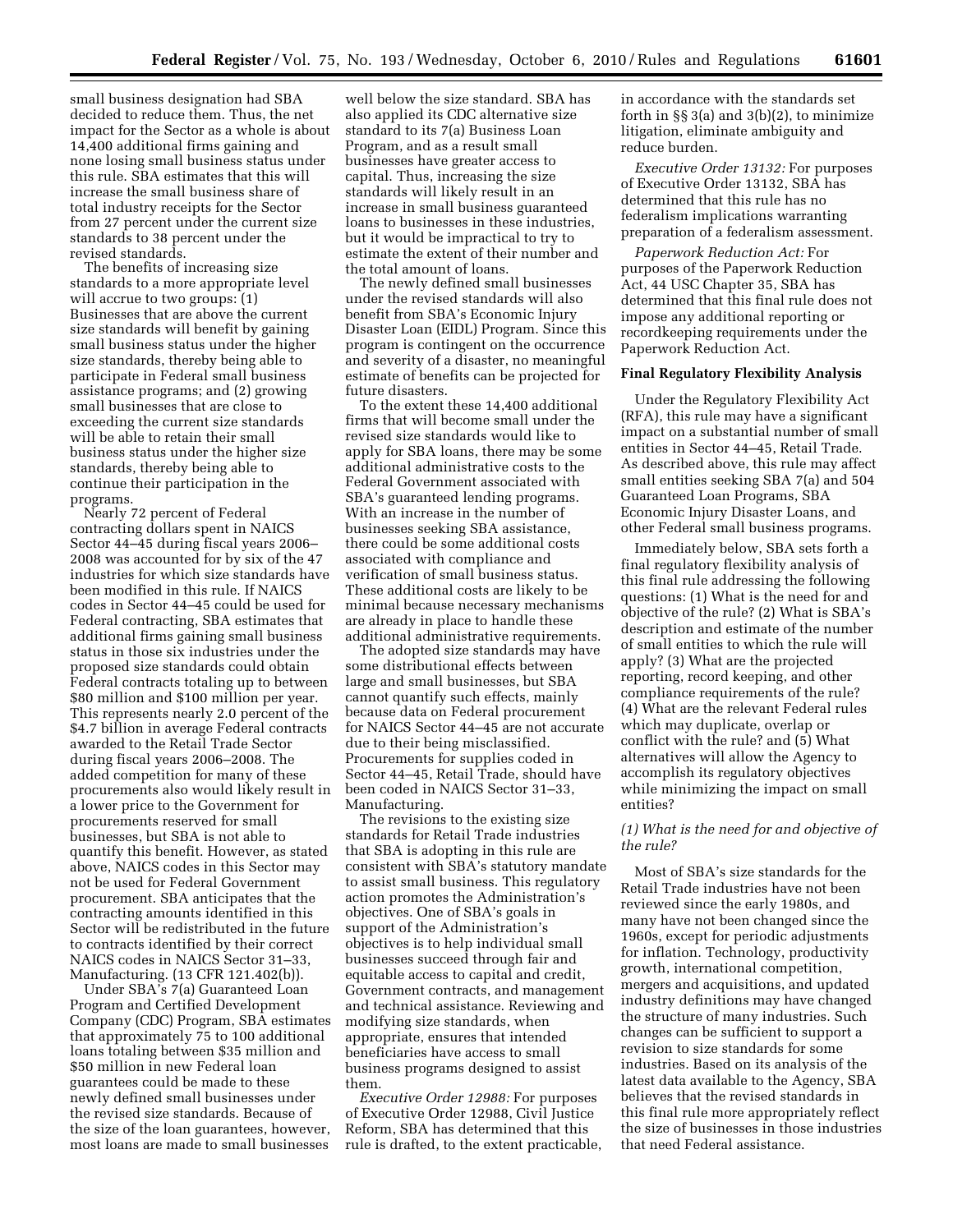### *(2) What is SBA's description and estimate of the number of small entities to which the rule will apply?*

In this final rule, as detailed in the regulatory impact analysis above, SBA estimates that approximately 14,400 additional firms will become small within NAICS Sector 44–45 because of increases in 46 small size standards and a change in one size standard from annual receipts to the number of employees. That represents about 3.5 percent of approximately 415,000 total firms in all industries in that Sector. This will result in an increase in the small business share of total industry receipts for that Sector from about 27 percent under the current size standards to about 38 percent under the revised size standards.

### *(3) What are the projected reporting, recordkeeping, and other compliance requirements of the rule and an estimate of the classes of small entities which will be subject to the requirements?*

A new size standard does not impose any additional reporting or recordkeeping requirements on small entities. However, qualifying for Federal procurement and a number of other programs requires that entities register in the Central Contractor Registration (CCR) database and certify at least annually that they are small in the Online Representations and Certifications Application (ORCA). Although NAICS codes from Sector 44– 45, Retail Trade, do not apply to Federal Government procurement programs, business entities in this Sector might choose to participate in other Federal programs for which CCR registration might be required. Therefore, businesses opting to participate in those programs must comply with CCR and ORCA requirements. There are no costs associated with either CCR registration or ORCA certification. Revising size standards alters the access to SBA programs that assist small businesses, but does not impose a regulatory burden as they neither regulate nor control business behavior.

### *(4) What are the relevant Federal rules which may duplicate, overlap or conflict with the rule?*

This rule overlaps with other Federal rules that use SBA's size standards to define a small business. Under 3(a)(2)(C) of the Small Business Act, 15 U.S.C. 632(a)(2)(C), Federal agencies must use SBA's size standards to define a small business, unless specifically authorized by statute. In 1995, SBA published in the **Federal Register** a list of statutory and regulatory size standards that identified the application of SBA's size standards as well as other size standards used by Federal agencies (60 FR 57988, November 24, 1995). SBA is not aware of any Federal rule that would duplicate or conflict with establishing size standards.

However, the Small Business Act and SBA's regulations allow Federal agencies to develop different size standards if they believe that SBA's size standards are not appropriate for their programs, with the approval of SBA's Administrator (13 CFR 121.903). The Regulatory Flexibility Act authorizes an Agency to establish an alternative small business definition, after consultation with the Office of Advocacy of the U.S. Small Business Administration (5 U.S.C. 601(3)). Thus, there may be instances where this rule conflicts with other rules.

*(5) What alternatives will allow the Agency to accomplish its regulatory objectives while minimizing the impact on small entities?* 

By law, SBA is required to develop numerical size standards for establishing eligibility for Federal small business assistance programs. Other than varying size standards by industry and changing the size measures, no alternative exists to the system of numerical size standards. SBA considered a 100 employee size standard for NAICS 441110, New Car Dealers, as an alternative to its historical receipts based size standard. Although SBA proposed an increase to the receipts based standard for the industry,

it did ask for comments on whether it should adopt one based on number of employees. Based on the comments SBA received, in this final rule SBA has adopted 200 employees as the standard for this industry.

### **List of Subjects in 13 CFR Part 121**

Administrative practice and procedure, Government procurement, Government property, Grant programs business, Individuals with disabilities, Loan programs—business, Reporting and recordkeeping requirements, Small businesses.

■ For reasons set forth in the preamble, SBA amends 13 CFR part 121 as follows:

## **PART 121—SMALL BUSINESS SIZE REGULATIONS**

#### **Subpart A—Size Eligibility Provisions and Standards**

■ 1. The authority citation for 13 CFR part 121 continues to read as follows:

**Authority:** 15 U.S.C. 632, 634(b)(6), 636(b), 637(a), 644, 657(a), 657(f), and 662(5); and Pub. L. 105–135, Sec. 401, et seq., 111 Stat, 2592.

■ 2. Amend 121.201 in the table by revising the entries for:

■ a. Sector 42—Wholesale Trade;

■ b. Sector 44–45—Retail Trade; and

■ c. "441110", "441210", "441221",

''441222'', ''441229 Except'', ''441310'', "441320", "442110", "442299", "443111", "443112", "443120", "443130", "444110", "+10112", "110120", "110100", "111110", "444120", "445110" "+446110", "446120", "446130", "446191" "447190", "448110", "448120", "448130", "448140", "448150", "448190", "448210", "448310", "448320", "451110", "451120", ''451130'', ''451140'', ''451211'', ''451220'', "452111", "452990", "453210", "453910", "453930", "454111", "454112", "454113", and "454210".

The revisions read as follows:

**121.201 What size standards has SBA identified by North American Industry Classification System codes?** 

\* \* \* \* \*

## SMALL BUSINESS SIZE STANDARDS BY NAICS INDUSTRY

| NAICS codes               | NAICS U.S. industry title |         |  | in millions of<br>dollars | Size standards Size standards<br>in number of<br>employees |   |
|---------------------------|---------------------------|---------|--|---------------------------|------------------------------------------------------------|---|
|                           |                           | $\star$ |  |                           |                                                            | × |
| Sector 42-Wholesale Trade |                           |         |  |                           |                                                            |   |

(These NAICS codes shall not be used to classify Government acquisitions for supplies. They also shall not be used by Federal Government contractors when subcontracting for the acquisition for supplies. The applicable manufacturing NAICS code shall be used to classify acquisitions for supplies. A Wholesale Trade or Retail Trade business concern submitting an offer or a quote on a supply acquisition is categorized as a nonmanufacturer and deemed small if it has 500 or fewer employees and meets the requirements of 13 CFR 121.406.)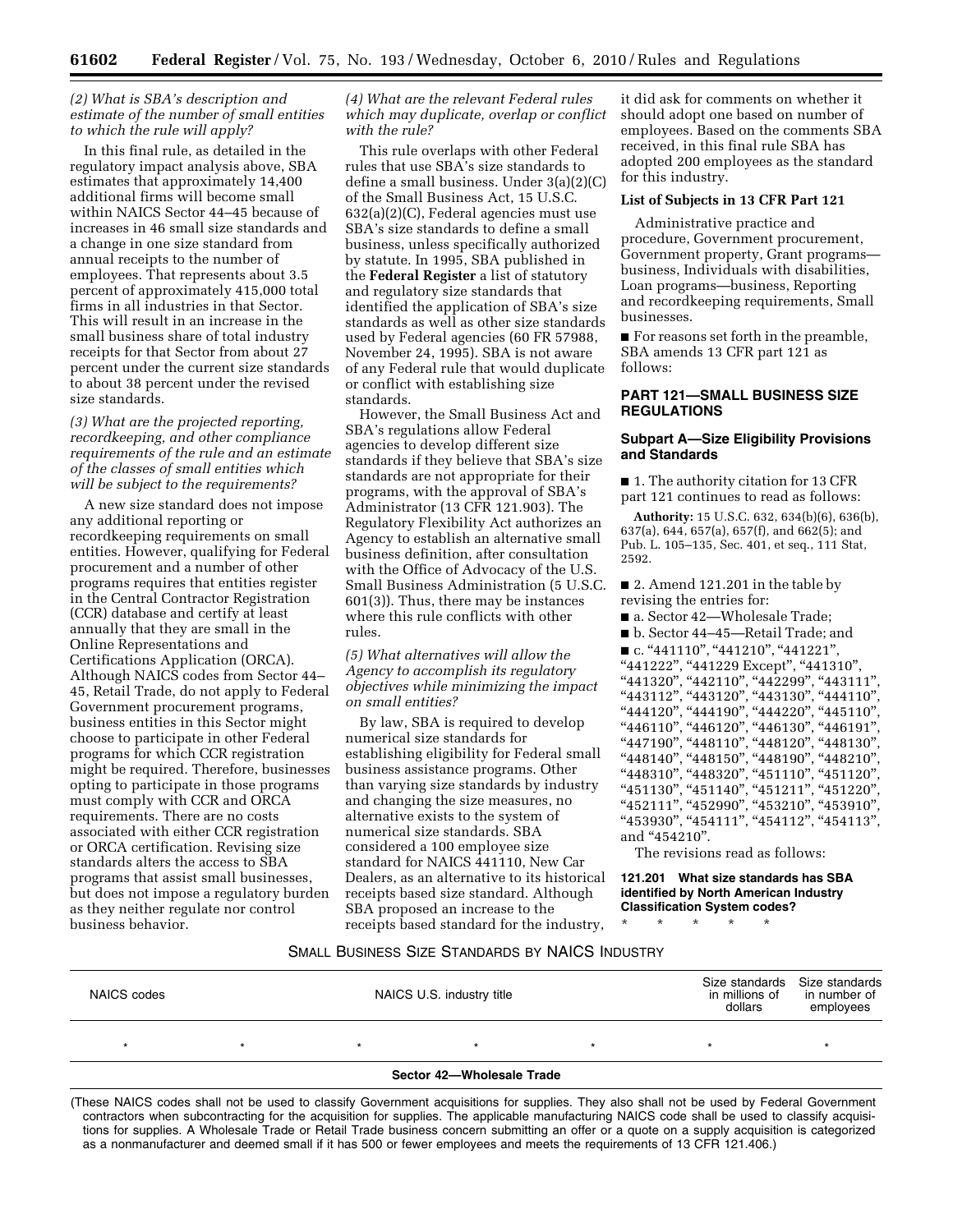$\star$ 

 $\star$ 

## SMALL BUSINESS SIZE STANDARDS BY NAICS INDUSTRY-Continued

| NAICS codes |  | NAICS U.S. industry title |  |  | Size standards Size standards<br>in number of<br>employees |
|-------------|--|---------------------------|--|--|------------------------------------------------------------|
|             |  |                           |  |  |                                                            |

Sector 44-45-Retail Trade

(These NAICS codes shall not be used to classify Government acquisitions for supplies. They also shall not be used by Federal Government contractors when subcontracting for the acquisition for supplies. The applicable manufacturing NAICS code shall be used to classify acquisitions for supplies. A Wholesale Trade or Retail Trade business concern submitting an offer or a quote on a supply acquisition is categorized as a nonmanufacturer and deemed small if it has 500 or fewer employees and meets the requirements of 13 CFR 121.406.)

 $\star$ 

|         |         |        | 200  |
|---------|---------|--------|------|
|         |         |        |      |
| 441210  |         | \$30.0 |      |
|         |         |        |      |
| 441221  |         | 30.0   |      |
| 441222  |         | 30.0   |      |
| 441229  |         | 25.5   |      |
| Except, |         |        |      |
| 441310  |         | 14.0   |      |
| 441320  |         | 14.0   |      |
|         |         |        |      |
|         | $\star$ |        |      |
|         |         |        | 19.0 |
|         |         |        |      |
|         |         |        |      |
| 442299  |         |        | 19.0 |
|         |         |        |      |
|         | $\star$ |        |      |
| 443111  |         | 10.0   |      |
| 443112  |         | 25.5   |      |
| 443120  |         | 25.5   |      |
| 443130  |         | 19.0   |      |
|         |         |        |      |
|         |         |        |      |
| 444110  |         |        |      |
|         |         | 35.5   |      |
| 444120  |         |        | 25.5 |
|         |         |        |      |
|         |         |        | 19.0 |
|         |         |        |      |
|         | $\star$ |        |      |
|         |         |        | 10.0 |
|         |         |        |      |
|         | $\star$ |        |      |
|         |         |        | 30.0 |
|         |         |        |      |
|         |         |        |      |
| 446110  |         | 25.5   |      |
| 446120  |         | 25.5   |      |
|         |         |        |      |
| 446130  |         | 19.0   |      |
| 446191  |         | 14.0   |      |
|         |         |        |      |
|         |         |        |      |
| 447190  |         |        | 14.0 |
|         | $\star$ |        |      |
| 448110  |         | 10.0   |      |
|         |         |        |      |
| 448120  |         | 25.5   |      |
|         |         |        | 30.0 |
| 448140  |         | 35.5   |      |
| 448150  |         | 14.0   |      |
| 448190  |         | 19.0   |      |
|         |         |        |      |
| 448210  |         | 25.5   |      |
| 448310  |         | 14.0   |      |
| 448320  |         | 25.5   |      |
|         |         |        |      |
|         |         |        |      |
| 451110  |         | 14.0   |      |
|         |         |        |      |